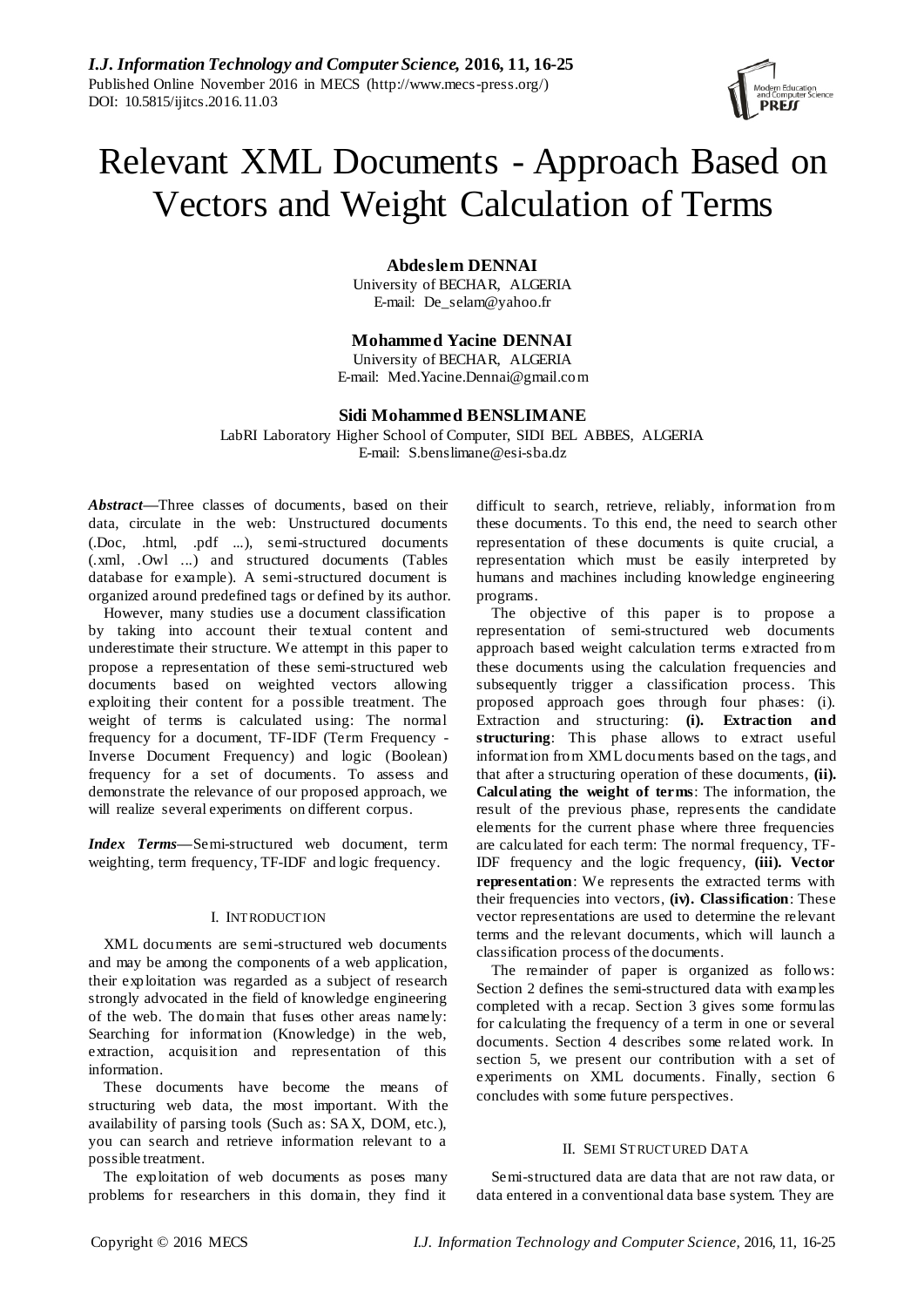structured data, but they are not organized in a rational model, such as a table or graph-based objects. Many data found on the web can be described as semi-structured. The integration of data allows including the use of semistructured data [1].

*A. Examples of Semi Structured Web Documents*

#### **XML (eXtensible Markup Language)**

The XML is a computer markup language derived from SGML. This syntax is called "extensible" because it defines different namespaces, that is to say languages with each vocabulary and grammar, as XHTML (eXtensible HyperText Markup Language), XSLT (eXtensible Stylesheet Language Transformations) , RSS, SVG (Scalable Vector Graphics) ... It is recognizable by its use angle brackets  $\langle \langle \rangle$  framing tags [2]. The initial objective is to facilitate the automated exchange of complex content (trees, rich text ...) between heterogeneous information systems (interoperability). With its associated tools and languages, an XML application meets certain principles:

- The structure of an XML document is defined and validated by a schema;
- An XML document is fully transformable into another XML document.

The XML standard as such should be seen as a tool to define a language (then said that this is a structuring and markup language or simply a meta-language) for creating structured documents using tags. This meta-language that favored the expression of standard specifications and descriptive standards, such as RDF (Resource Description Framework), DC (Dublin Core), LOM (Learning Object Metadata) or MPEG-7 (Motion Picture Expert Group 7) ... may offer the possibility to create documents that can be treated as an intrinsic database. They are self-descriptive, scalable and above all convertible into several other formats: HTML, XML, PDF (Portable Document Format), RTF (Rich Text File) etc. using style sheets, defined themselves by a language XML called XSL (eXtensible Stylsheet Language). In addition, these documents may conform to structures, themselves based on XML in two existing recommendations that are DTD (Document Type Definition) and XML Schema.

## **Below is an example of an XML document:**

```
<?xml version="1.0" encoding="UTF-8"?>
<xsl:transform version="1.0"
xmlns:xsl="http://www.w3.org/1999/XSL/
Transform" 
xmlns="http://www.w3.org/1999/xhtml"
xmlns:tei="http://www.tei-
c.org/ns/1.0" >
<xsl:template match="tei:abbr">
<abbr>
<xsl:apply-templates/>
</abbr>
```

```
</xsl:template>
</xsl:transform>
```
# **JSON (JavaScript Object Notation)**

JSON is a text data format derived from the notation of JavaScript objects. It is used to represent structured information as XML allows for example. Created by Douglas Rockford between 2002 and 2005, described in RFC 7159 (Request For Comments) of the IETF (Internet Engineering Task Force) [3].

A JSON document serves to represent information along with labels allowing interpreting the various elements, with no restrictions on the number of them.

A JSON document only includes two types of structural elements:

- Sets of pairs name / value
- The ordered lists of values.

These same elements are three types of data:

- Objects,
- Tables,
- Generic values array type, object, Boolean, number, string or zero.

## *Below is an example of a JSON document:* [3]

```
{
"Menu": {
         "Id": "file",
         "Value": "File",
         "Popup": {
            "menuitem": [<br>"New",
{"value": "New", "onclick": 
"CreateNewDoc()" },
{"Value": "Open", "onclick": 
"OpenDoc()" },
{"value": "Close", "onclick": 
"CloseDoc()" }
\, \, }
     }
}
```
# **Document Type Definition (DTD)**

The DTD is a document that describes an SGML or XML document template [4].

The model is described as a grammar class documents: grammar, because it describes the position of terms with each other, class because it forms a generalization of a particular area, and the document because can form a complete text.

A DTD describes the documents at two levels: The logical structure, which can be likened to the abstract syntax and physical structure, which can be likened to the concrete syntax.

At the logical structure, a DTD indicates item names that can appear and their contents, that is to say, the sub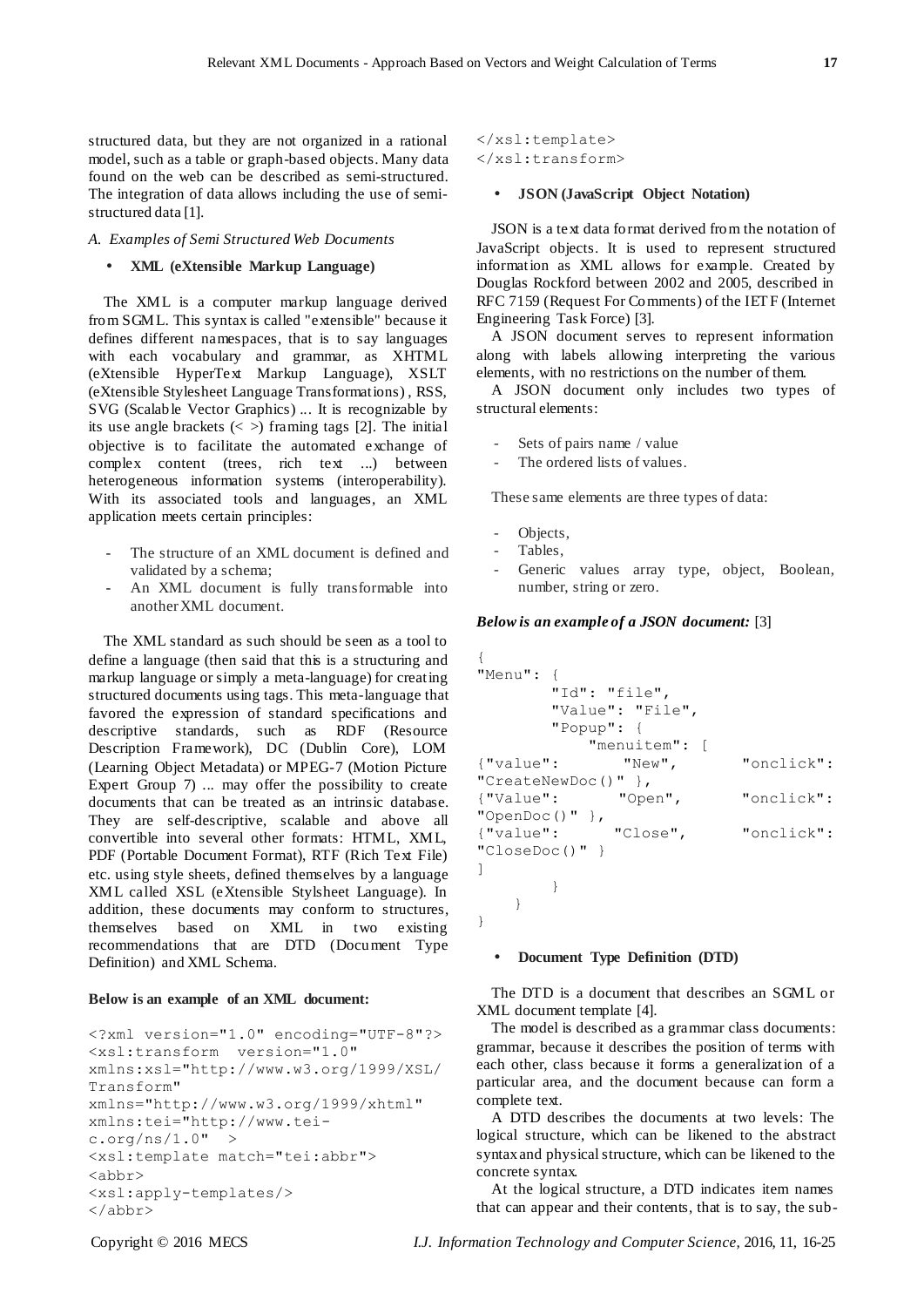elements and attributes. Besides the attributes, content is specified by indicating the name, sequence and number of times that the sub-elements. The set is the definition of hierarchies' valid elements and text. However, DTDs do not allow ask constraints on the value of the text as "the content of the element X is a decimal integer" or "in the element Y, all white sequences are equivalent to a single space. "Define what is valid is the role of" schemas "as XML Schema, Relax NG (Regular Language for XML Next Generation) and Schematron but these are preferentially expressed in XML syntax while DTDs have a specific syntax. Only DTD is part of the W3C XML, and only possible to validate an XML document from the perspective of this recommendation.

The DTD of a document may be written in and outside of this document. The final DTD is a combination of the two [4].

At the level of physical structure, a DTD can also define general entities. They have one of the following roles: A reference to an external document fragment, typically another file. An abbreviation for repetitive text fragment. For this use, the definition is rather in the internal subset. A synonym for character references by name rather than by a digital code [4].

# **XML Schema**

XML Schema published as a W3C recommendation in May 2001 is an XML document format description language for defining the structure and the content type of an XML document. This definition allows in particular

verifying the validity of this document. It is possible to describe an organization of vocabularies of different origins, by the use of namespaces. It is possible to combine the patterns themselves, and express a combination for the content document, such as someone who would talk about geography and sociology in the same text [5].

It is also possible, after validation, to know what rule, particular information was tested: This is the post-schema validation set, or PSVI (Post-Schema-Validation Infoset).

A definition consists of one or more XML documents, usually called XML Schema Definition (or XSD). An instance of an XML Schema is a little equivalent to a document type definition (DTD). However, XML Schema take several differences with the DTD: It can be used to define valid domains for the value of a field, while this is not possible in a DTD; however, it does not define entities; XML Schema is itself an XML document, whereas DTDs are SGML documents.

This XML document content description language is itself defined by a schema, the definition of tags define themselves (This is an example of recursive definition).

The W3C Recommendation 1.0 consists of a presentation document (Non-Normative), a document specifying how to define the structure, and a document specifying how to define the data. The W3C is currently working on version 1.1, which aims to define the schema version notions and constraints depending on the presence of particular value [5].

*B. Recap*

**Semi Structured Web Document Caracteristics XML** - Extensible Markup Language (predefined markup or to define). Set different namespaces. **JSON** - Textual data format, derived from the notation of JavaScript objects, has the function to represent information along with labels allowing interpreting the various elements. **DTD** - Document to describe an SGML or XML document template. Model is described as a class grammar of documents **XML Schema** - Description Language of XML document format. Set the structure and the content type of an XML document.

Table 1. Some examples of semi-structured web documents.

## III. WEIGHT CALCULATIONS OF TERMS

The weight of each term in a document can be obtained in different ways: Normal Frequency, TF-IDF and Boolean frequency.

#### *A. Normal Frequency*

For term frequency, the weight of a term is obtained by counting occurrences of the term in the document.

## *B. TF-IDF*

A popular and effective technique for associating a weight with terms consists in measuring their rarity, as defined by the measure *TF-IDF (Term Frequency - Inverse Document Frequency)*. The measure of the rarity of a term is calculated as follows: [6]

Suppose a set of documents *D* and the frequency of a

 $IDF(t, D) = log(\frac{|D|}{|\{d\epsilon D: t\epsilon D\}|})$  (1)

The following equation represents the calculation:

term *i* in a document *j*. The measurement of the rarity of the term will be determined by its inverse frequency in

 $$ 

the document set  $D$  (*IDF*).

*D*: Number of documents in set *D*.

*d E D: t E d* : Number of documents of set *D* contained the term *t*.

For example, if a term is found in all the documents, then the *IDF* value of the term will be equal to *log (1)* so *0*. Conversely, if a term is found only in a single document, its value *IDF* will be equal to *log (| D |)*. This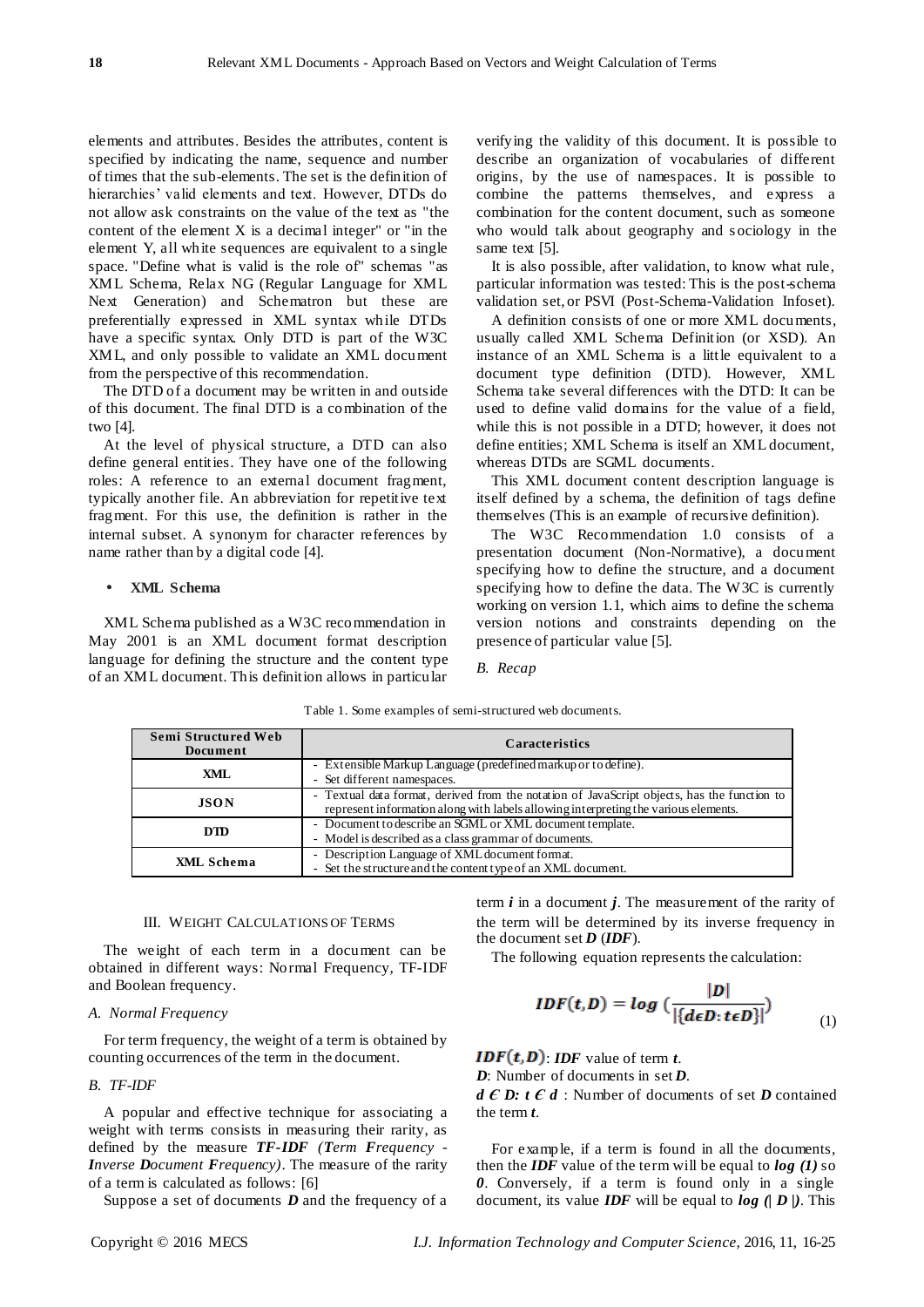produces the desired effect to lessen the value of words that have no power of discrimination between the documents of the set *D*.

For the value *TF*, just count the frequency of a term *t* in a document *d*. Once these calculated values, the following equation is produced which forms the basis of the measure *TF-IDF*:

$$
TF-IDF(t, d, D) = TF(t, d) \times IDF(t, D) \quad (2)
$$

The final multiplication gives the *TF-IDF* value of a term t from a particular document in a set of documents *D*. Once these values obtained, determine which documents are most relevant to a given query of user. The use of vector spaces is a way of calculating the correlation between the query and each document of the set *D*.

# *C. Boolean Frequency (Logic)*

In the Boolean way, if a term exists in a document then the value that corresponds to it is 1, otherwise 0. The Boolean approach is used when each term is equally important and is used only when the documents are s mall.

#### IV. RELATED WORKS

Our research topic is based on two important aspects: Vector representation approaches of semi-structured web documents and the classification of these documents. The application of this vector representation approaches of semi-structured documents (example: XML) is a highly recommended research topic in the field of knowledge engineering and especially in knowledge representation. Lot of works exist in this field, we will try in this section to cite a few.

*S. Chagheri and colleagues* in [7] have chosen to not only the classification based on textual content of the document but also taking into consideration the structure. To achieve this, they proposed a weighted vector representation associating a word and a tag or the weight is calculated using the *TF-IDF* formulas and *TF-IEF*. They did an experiment using the classifier SVMlight conducted on Reuters and INEX corpus.

*A. M. Vercoustre and his teammates* in [8] proposed another classification model. They have taken only the structure or the structure and the content. Their idea was to represent the document by the set of sub paths of the XML tree, the length between n and m (values determined a priori) and they apply to the classification

of standard methods such as k-means for example. To evaluate their approach, they conducted experiments on INEX corpus and reports of INRIA.L.

*L. Denoyer and colleagues* in [9] use the automatic classification of XML documents according to their structural regularities. The main idea is to automatically detect through the structure of the documents, all the sources of information from which they come. This issue finds its meaning in several applications; it can enable viewing by a user of the organization of a body of heterogeneous materials such as Web; it also allows for easier retrieval by selecting the source that a priori most interested user. So they proposed an approach, which aims to show how a generative model for structured documents, based on Bayesian networks, can be used through the Fisher kernel as a model for measuring the similarity between two XML documents. This similarity is assessed through automatic classification task of INEX corpus.

As for our contribution, we have split our process in two. The first: A classification of relevant terms in a document and the second: A classification of documents relevant to a set of documents. In both cases, we have proposed to use three types of frequency calculation as required: Normal Frequency, *TF-IDF* and logical frequency. Calculations should be made after an extraction operation terms from XML documents (the details of the approach, discussed in the next section).

#### V. OUR CONTRIBUTION

Our proposed approach, which is based on calculating the different frequencies of terms extracted from XML documents take into account the structure and content of these documents and includes the following phases:

- 1. Loading one or more XML documents [10, 11 and 12].
- 2. Graphical representation of these documents as a tree where nodes are the tags in the XML document [10, 11 and 12].
- 3. Extracting concepts marked by these tags in XML documents [10, 11 and 12].
- 4. Calculation of term frequency by using different calculation formulas.
- 5. Vector representation of these terms and their frequencies.
- 6. Classification of those documents based on their vector representations.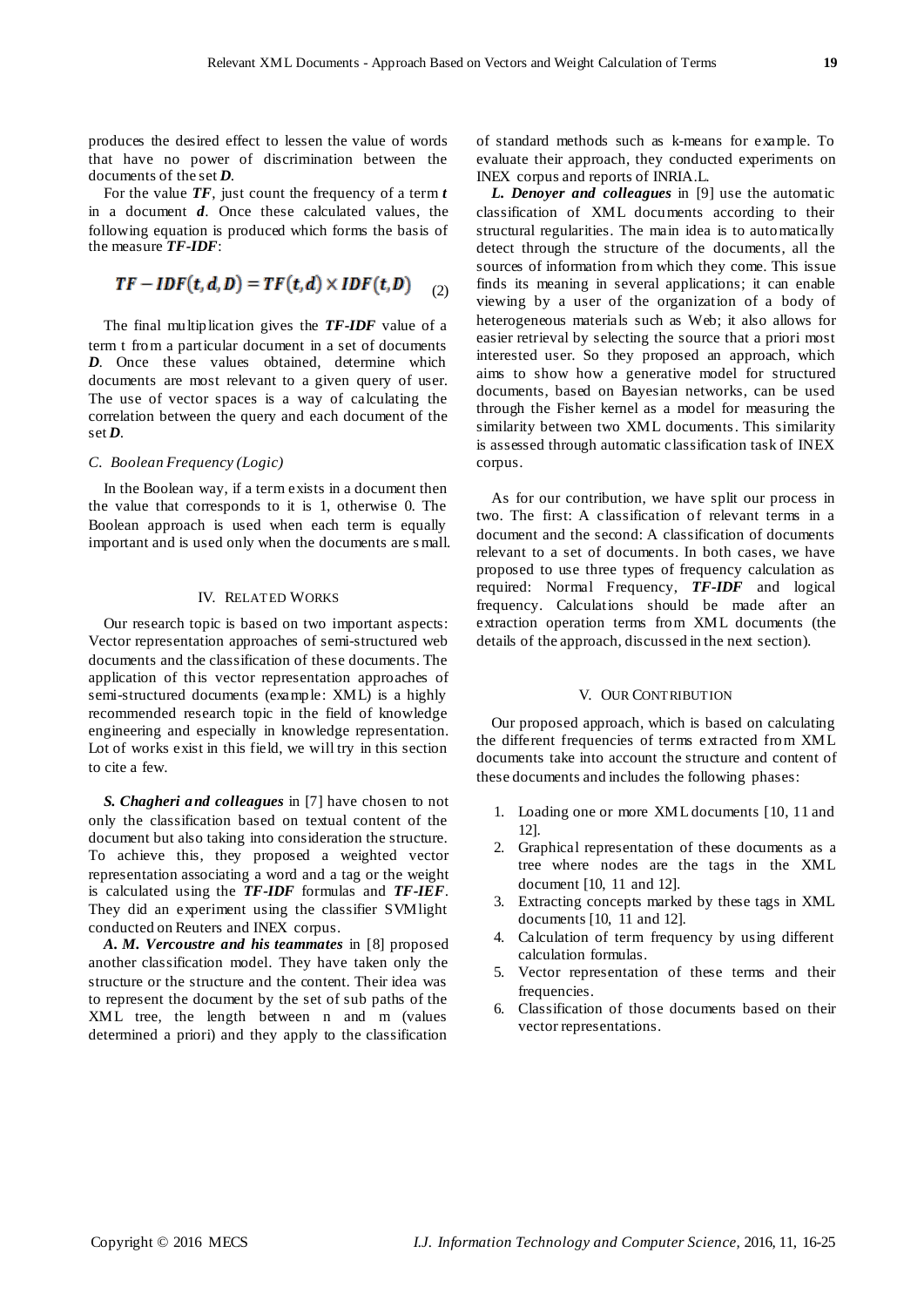# *A. General Approach*



Fig.1. General Approach of Classification.

# *B. UML Design*

diagrams: Class diagram and sequence diagram.

Our use of UML is summarized in two essential

**Class Diagram**



Fig.2. Class Diagram.

**Sequence Diagram**

by the application.

For implementation reasons, we are realized four sequence diagrams to explain in detail treatments made

- **Loading and Extraction.**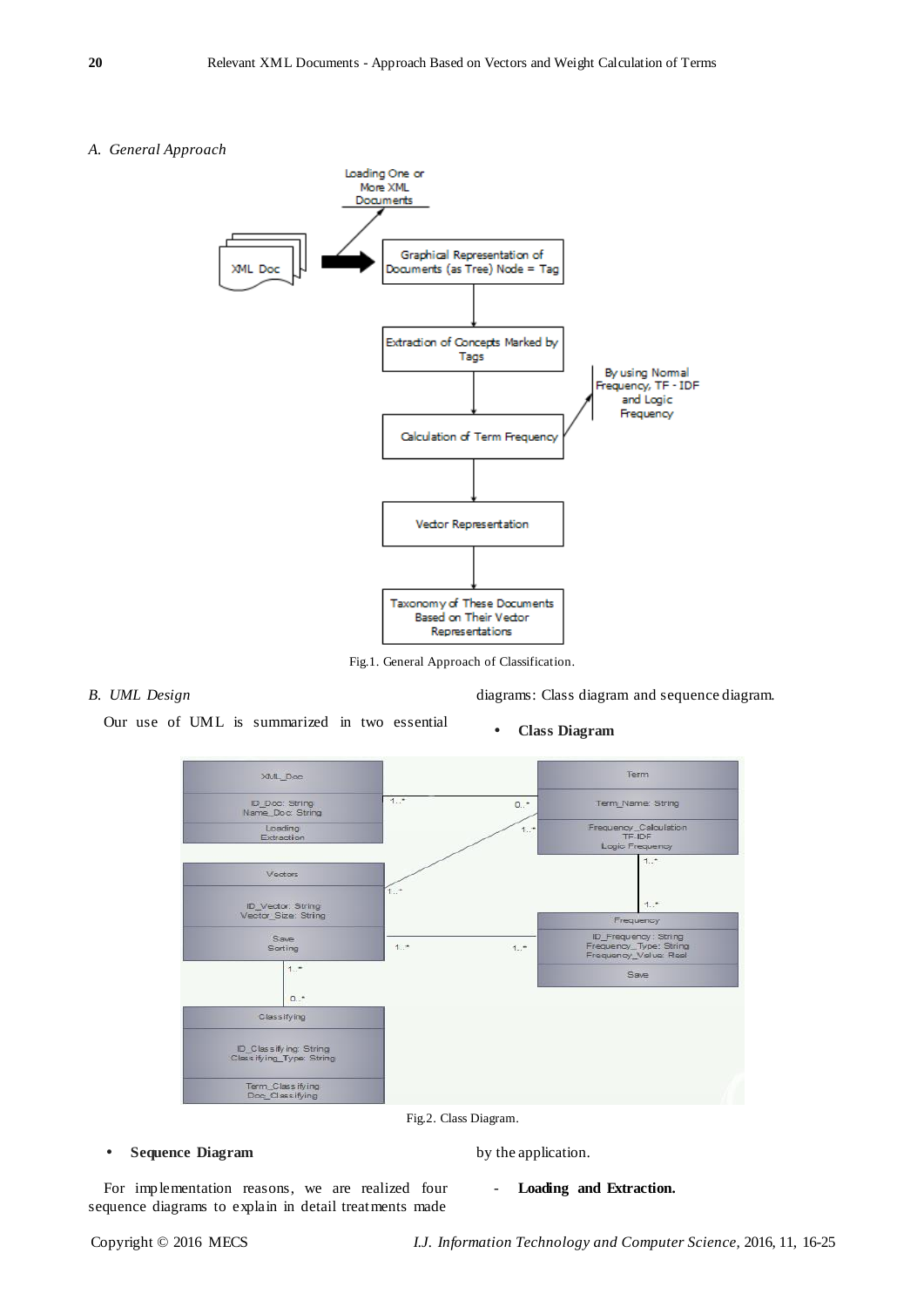

Fig.3. Sequence Diagram (loading and Extraction).

#### - **Frequencies Calculation**

For one document, it was proposed to apply the

frequency calculation using the two formulas: The first simply calculates the number of the word in a document, the second uses the formula *TF-IDF*.



Fig.4. Sequence Diagram (Frequencies Calculation for one Document).

We are proposed to use the calculation of the logic frequency of terms for a set of documents.



Fig.5. Sequence Diagram (Frequency Calculation of Terms for Several Documents).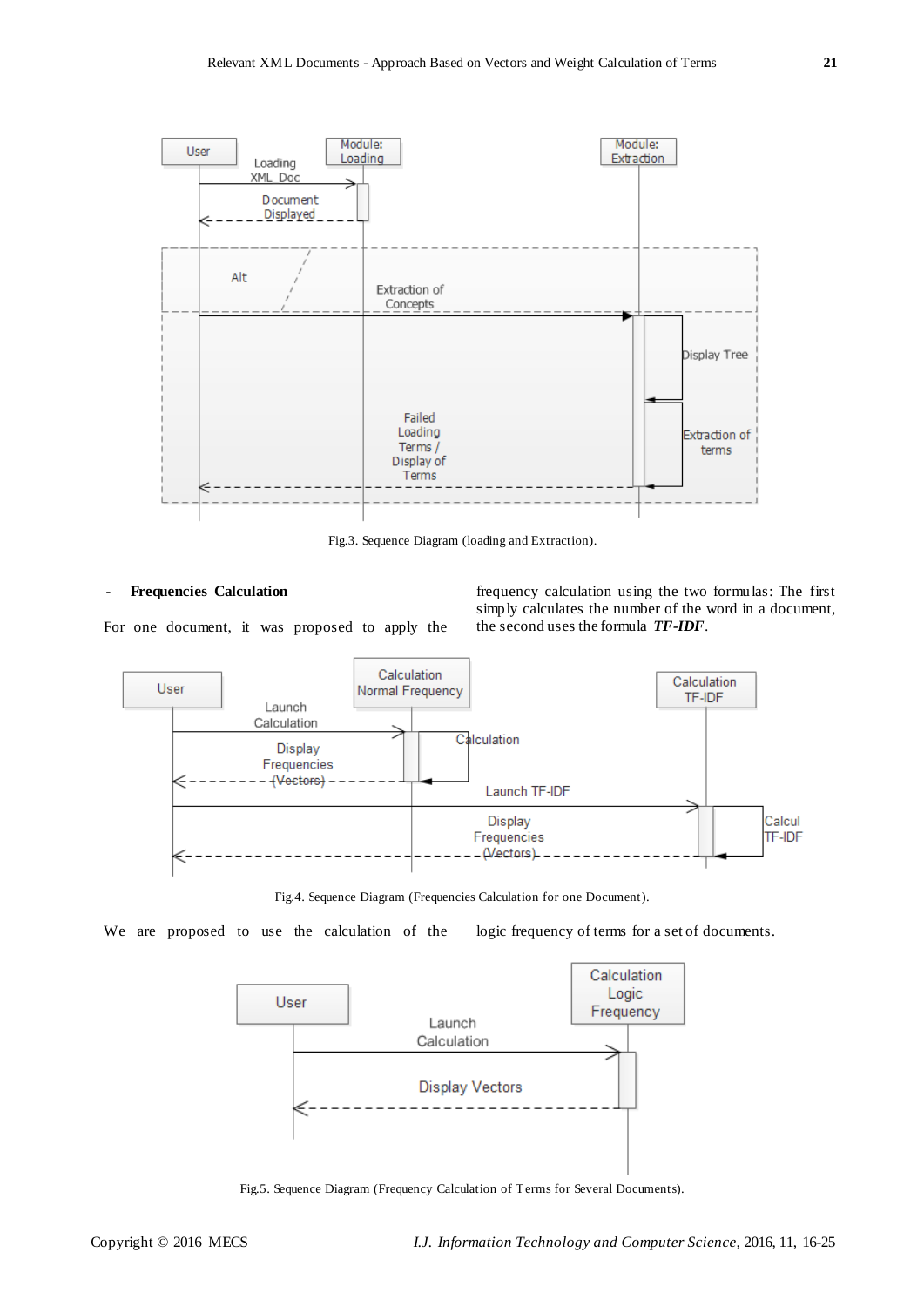- **Classifying of Documents.**



Fig.6. Sequence Diagram (Classifying of Documents).

**Note**: Classifying operation determines the relevance of terms and the relevance of XML documents.

# VI. EXPERIMENTS

*A. Example No. 1 (Single Document)*

# **1 st XML Document (Doc1)**



**2 nd XML Document (Doc2)**

| $\langle \mathbf{x}$ ml app="Application">                     |
|----------------------------------------------------------------|
| $\le$ item text="Tourism" imageIndex="0" stateIndex="-1">      |
| <item imageindex="0" stateindex="-1" text="Sect"></item>       |
| <item imageindex="0" stateindex="-1" text="Residences"></item> |
| <item imageindex="0" stateindex="2" text="Residence"></item>   |
| <item imageindex="0" stateindex="2" text="Residence"></item>   |
| <item imageindex="0" stateindex="2" text="Cells"></item>       |
| <item imageindex="1" stateindex="1" text="Cell"></item>        |
| <item imageindex="1" stateindex="1" text="Cell"></item>        |
| $\langle$ item $\rangle$                                       |
| $\langle$ item $\rangle$                                       |
| <item imageindex="0" stateindex="-1" text="Regions"></item>    |
| <item imageindex="0" stateindex="2" text="Region"></item>      |
| $\le$ item text="Region" imageIndex="1" stateIndex="2"/>       |
| $\langle$ item $\rangle$                                       |
| <item imageindex="0" stateindex="2" text="Cells"></item>       |
| <item imageindex="1" stateindex="2" text="Cell"></item>        |
| $\langle$ item $\rangle$                                       |
| $\langle$ item>                                                |
| $\langle xm  \rangle$                                          |
|                                                                |
|                                                                |
|                                                                |
|                                                                |
|                                                                |
|                                                                |

Fig.8.  $2^{nd}$  Example of XML Document.

Fig.7. 1<sup>er</sup> Example of XML Document.

Table 2. Classifying of Terms based on Frequencies Calculation (1st XML Document).

| Number of<br>Extracted<br>Concepts $= 8$<br>Concepts. | Term                 | Freq. | Ascending Classification<br>(threshold $=10\%$ ) | Term                 | Rate  | Ascending<br>Classification<br>(threshold $=15\%$ ) | Term  | Rate  |
|-------------------------------------------------------|----------------------|-------|--------------------------------------------------|----------------------|-------|-----------------------------------------------------|-------|-------|
|                                                       | <b>Tourist Sites</b> |       |                                                  | Lang.                | 22.22 |                                                     | Lang. | 22.22 |
|                                                       | Site                 |       |                                                  | Site                 | 11.11 |                                                     |       |       |
|                                                       | Name                 |       |                                                  | Name                 | 11.11 |                                                     |       |       |
|                                                       | Lang.                |       |                                                  | <b>Tourist Sites</b> | 11.11 |                                                     |       |       |
|                                                       | Place                |       |                                                  | Place                | 11.11 |                                                     |       |       |
|                                                       | Hotel                |       |                                                  | Hotel                | 11.11 |                                                     |       |       |
|                                                       | Hotel1               |       |                                                  | Hotel1               | 11.11 |                                                     |       |       |
|                                                       | Hotel <sub>2</sub>   |       |                                                  | Hotel <sub>2</sub>   | 11.11 |                                                     |       |       |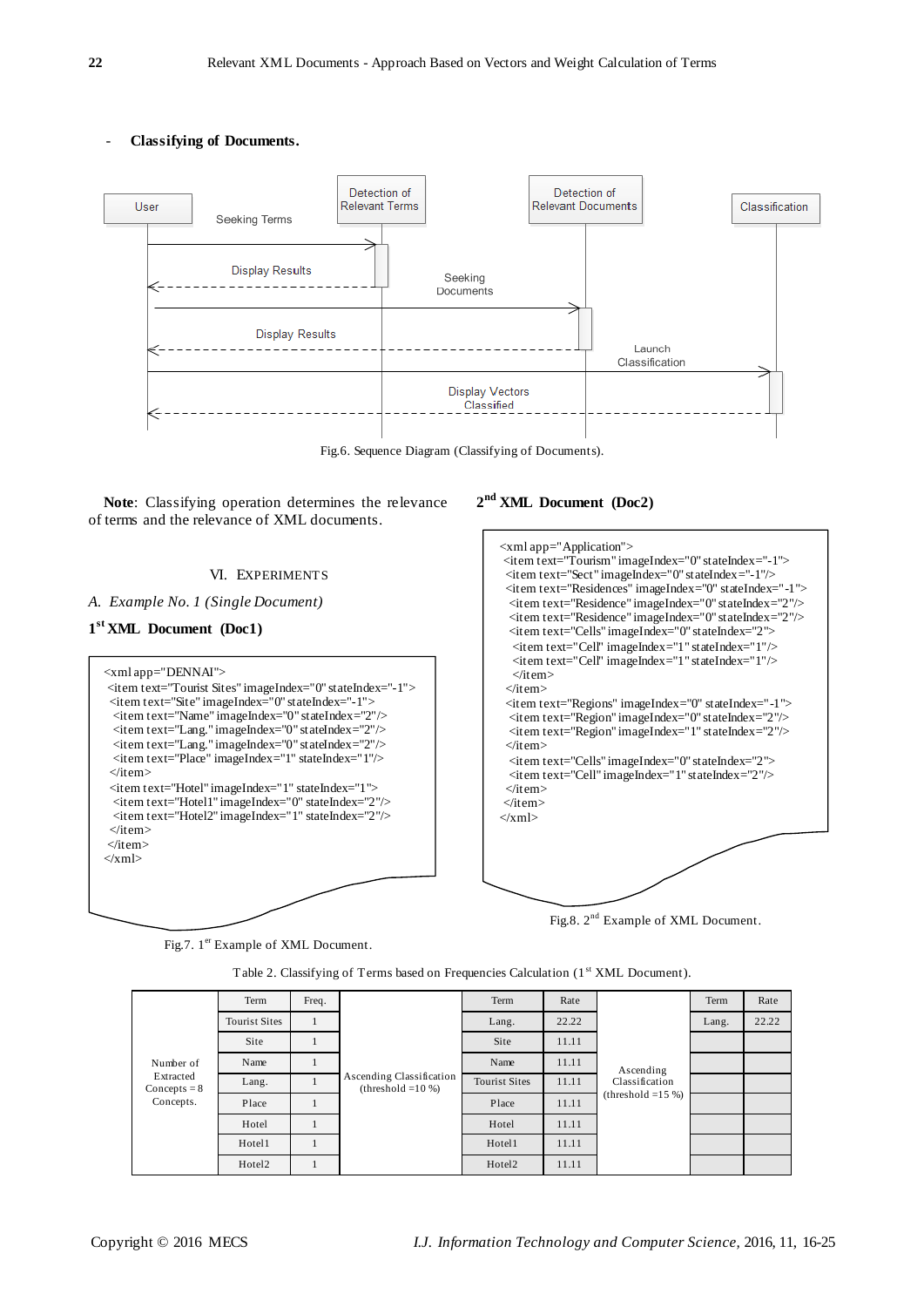Table 3. Classifying of Terms based on Frequencies Calculation (2<sup>nd</sup> XML Document).







Fig.9. 3<sup>th</sup> Example of XML Document.

*B. 2 nd Example (Several Documents)*

**XML Documents (Doc1, Doc2 et Doc3)**

#### *C. Interpreting Tables*

In our approach a relevant term is defined in three cases:

- 1. Its frequency in a document (XML) has a value;
- 2. The TF-IDF value is measurable;
- 3. Its frequency in several documents in the same time is important.

To experiment, we were forced to set a threshold having regard to the variation of the frequency of a term values (here the threshold is the value of the frequency of a term relative to the sum of all frequencies of the other terms the same document). This led us to calculate the normal frequency of a term relative to other terms in the same document (see Tables 2, 3 and 4) (Experiences on 3 different XML documents).

We also calculate the TF-IDF frequency of a term, this formula gives the frequency of a term in relation to its rarity in a set of documents (see table no. 5) and that always we give a fixed value for the threshold.

In the same table (Table 5), we determine the logic frequency of a term, which gives the appearance or not of the term in a document. This frequency gives us the relevance of a term relative to several documents. The logic frequency allows also provide relevant documents.

| Number of Extraced<br>Concepts = $9$<br>Concepts. | Term               | Freq | Ascending<br>Classification<br>$(threshold = 10\%)$ | Term               | Rate  | Ascending<br>Classification<br>$(threshold = 15%)$ | Term       | Rate       |
|---------------------------------------------------|--------------------|------|-----------------------------------------------------|--------------------|-------|----------------------------------------------------|------------|------------|
|                                                   | Tourism            |      |                                                     | Tourism            | 11.11 |                                                    | <b>NIL</b> | <b>NIL</b> |
|                                                   | Accom-<br>modation |      |                                                     | Accom-<br>modation |       |                                                    |            |            |
|                                                   | Hotel              |      |                                                     | Hotel              |       |                                                    |            |            |
|                                                   | Activity           |      |                                                     | Activity           |       |                                                    |            |            |
|                                                   | Adventure          |      |                                                     | Adventure          |       |                                                    |            |            |
|                                                   | Relaxation         |      |                                                     | Relaxation         |       |                                                    |            |            |
|                                                   | <b>Sports</b>      |      |                                                     | <b>Sports</b>      |       |                                                    |            |            |
|                                                   | Destination        |      |                                                     | Destination        |       |                                                    |            |            |
|                                                   | Beach              |      |                                                     | Beach              |       |                                                    |            |            |

Table 4. Classifying of Terms based on Frequencies Calculation (3<sup>th</sup> XML Document).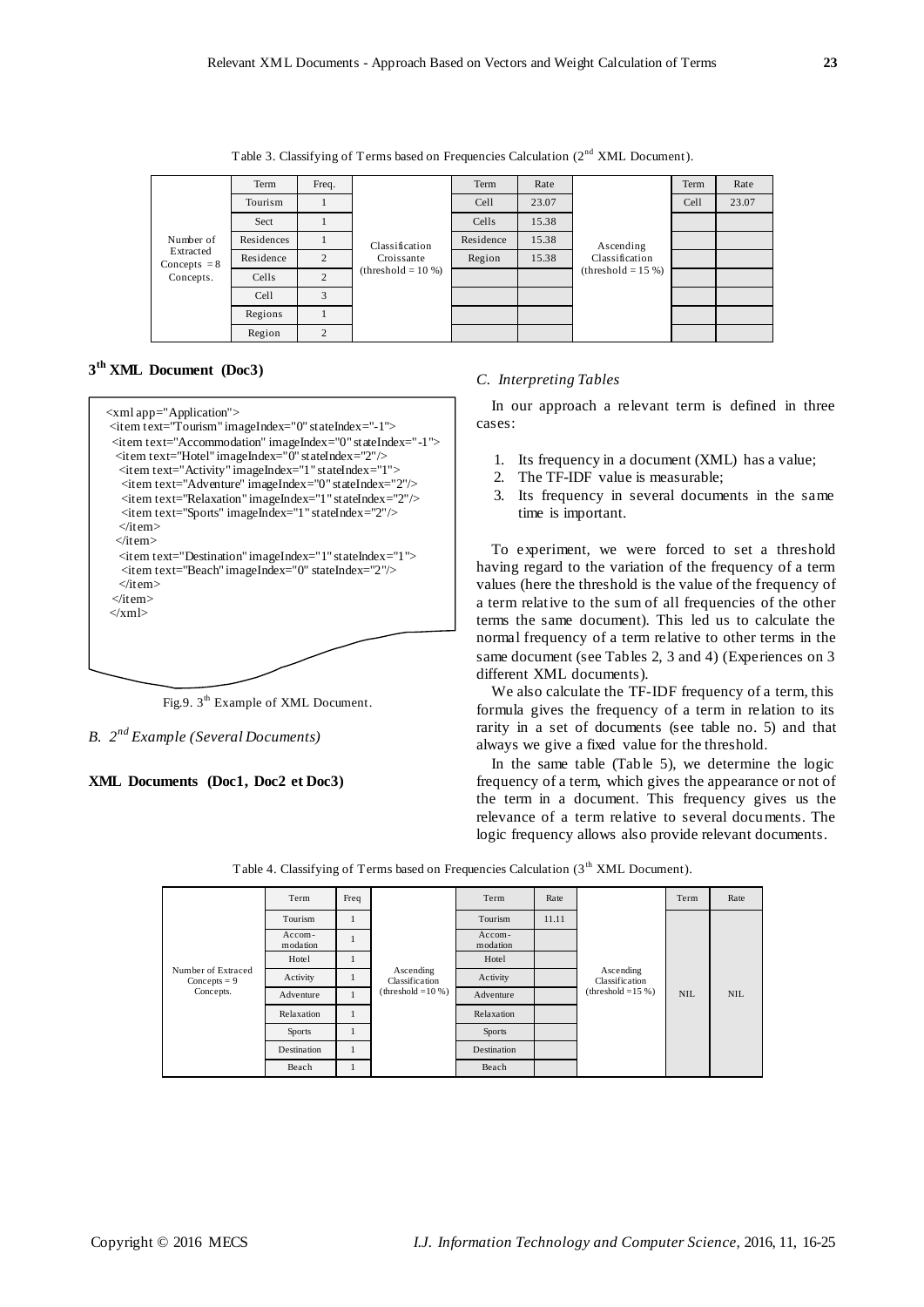|                     | <b>XML</b><br><b>DOC</b> | Term                    | TF-IDF |                                                     | Term                    | TF-IDF | Freq. Log.     |                |                |
|---------------------|--------------------------|-------------------------|--------|-----------------------------------------------------|-------------------------|--------|----------------|----------------|----------------|
|                     |                          |                         |        |                                                     |                         |        | D1             | D2             | D <sub>3</sub> |
|                     | Doc1                     | Tourist<br><b>Sites</b> | 0.60   |                                                     | Tourist<br><b>Sites</b> | 0.60   | $\mathbf{1}$   | $\mathbf{0}$   | $\overline{0}$ |
|                     |                          | Site                    | 0.60   |                                                     | Site                    | 0.60   | $\mathbf{1}$   | $\overline{0}$ | $\overline{0}$ |
|                     |                          | Name                    | 0.60   |                                                     | Name                    | 0.60   | $\mathbf{1}$   | $\mathbf{0}$   | $\overline{0}$ |
|                     |                          | Lang.                   | 1.20   | Ascending<br>Classification<br>$(threshold = 0.40)$ | Place                   | 0.60   | $\mathbf{1}$   | $\mathbf{0}$   | $\mathbf{0}$   |
|                     |                          | Place                   | 0.60   |                                                     | Hotel                   | 0.60   | $\mathbf{1}$   | $\mathbf{0}$   | $\mathbf{1}$   |
|                     |                          | Hotel                   | 0.60   |                                                     | Hotel1                  | 0.60   | $\mathbf{1}$   | $\mathbf{0}$   | $\mathbf{0}$   |
|                     |                          | Hotel1                  | 0.60   |                                                     | Hotel <sub>2</sub>      | 0.60   | $\mathbf{1}$   | $\mathbf{0}$   | $\overline{0}$ |
|                     |                          | Hotel <sub>2</sub>      | 0.60   |                                                     | Tourism                 | 0.60   | $\mathbf{0}$   | $\mathbf{1}$   | $\mathbf{1}$   |
|                     | Doc2                     | Tourism                 | 0.60   |                                                     | Sect                    | 0.60   | $\mathbf{0}$   | $\mathbf{1}$   | $\overline{0}$ |
| Number of Extracted |                          | Sect                    | 0.60   |                                                     | Residences              | 0.60   | $\mathbf{0}$   | $\mathbf{1}$   | $\overline{0}$ |
| $Concepts = 25$     |                          | Residences              | 0.60   |                                                     | Regions                 | 0.60   | $\Omega$       | $\mathbf{1}$   | $\mathbf{0}$   |
| Concepts            |                          | Residence               | 1.20   |                                                     | Accom-modation          | 0.60   | $\mathbf{0}$   | $\mathbf{0}$   | $\mathbf{1}$   |
|                     |                          | Cells                   | 1.20   |                                                     | Activity                | 0.60   | $\Omega$       | $\mathbf{0}$   | $\mathbf{1}$   |
|                     |                          | Cell                    | 1.80   |                                                     | Adventure               | 0.60   | $\Omega$       | $\Omega$       | $\mathbf{1}$   |
|                     |                          | Regions                 | 0.60   |                                                     | Relaxation              | 0.60   | $\mathbf{0}$   | $\mathbf{0}$   | $\mathbf{1}$   |
|                     |                          | Region                  | 1.20   |                                                     | <b>Sports</b>           | 1.00   | $\overline{0}$ | $\mathbf{0}$   | 1              |
|                     | Doc3                     | Accom-<br>modation      | 0.60   |                                                     | Destination             | 1.00   | $\Omega$       | $\mathbf{0}$   | 1              |
|                     |                          | Activity                | 0.60   |                                                     | Beach                   | 1.00   | $\mathbf{0}$   | $\mathbf{0}$   | $\mathbf{1}$   |
|                     |                          | Adventure               | 0.60   |                                                     | Lang.                   | 1.20   | $\mathbf{1}$   | $\mathbf{0}$   | $\overline{0}$ |
|                     |                          | Relaxation              | 0.60   |                                                     | Residence               | 1.20   | $\mathbf{0}$   | $\mathbf{1}$   | $\overline{0}$ |
|                     |                          | <b>Sports</b>           | 1.00   |                                                     | Cells                   | 1.20   | $\mathbf{0}$   | $\overline{1}$ | $\overline{0}$ |
|                     |                          | Destination             | 1.00   |                                                     | Region                  | 1.20   | $\mathbf{0}$   | $\mathbf{1}$   | $\overline{0}$ |
|                     |                          | Beach                   | 1.00   |                                                     | Cell                    | 1.80   | $\mathbf{0}$   | $\mathbf{1}$   | $\overline{0}$ |

Table 5. Relevance of Terms and Relevance of Documents based on TF-IDF and Logic Frequency Calculation (Set of three XML Documents: D1, D2 and D3).

#### VII. CONCLUSIONS

In this work, we presented a classification process semi-structured web documents (such as XML Documents). This process, which in part, is based on a vector representation of these documents using the weight calculation terms (frequency). Our process starts with a tree structure of these documents and then extraction of terms, each term undergoes a calculation of it weight by using the calculation of the three frequencies which are: Natural frequency, *TF-IDF* frequency and logical frequency. Then all these terms with their frequencies are represented in vectors that will be used for the classification of documents based on the relevance of terms and the relevance of documents. This process allows at the end to have a better representation of documents and facilitation in their exploitations for possible treatment thereafter. The relevance of this process increases, in addition, realizing better extraction of terms and use other frequencies calculations.

The continuity of this research is summarized in three key points, which appear us important in the classification of web documents:

- 1. Extension of the approach to other types of web Documents, whatever their nature,
- 2. Use, in addition, other formulas for calculating the frequency of terms
- 3. Seek other means to determine the relevance of terms and the relevance of documents.

#### **REFERENCES**

[1] Moussa L., Amrane H. and Patrick R., "Un modèle de conception d"application Web basé sur XML", ISPS"2001 – Alger, Mai. 2001, RIST Vol. 11 Issue 1, 2001.

- [2] W3C Recommendation, "eXtensible Markup Language, 5ème Edition", http : // www.w3.org / TR / 2008/RECxml-20081126, edited on line Nov. 26 2008, (Consulted June. 2014).
- [3] JSON (JavaScript Object Notation), Official WebSite, (Consulted June. 2014).
- [4] W3C Recommendation, "Langage de balisage extensible", [http://www.w3.org/TR/1998/REC-xml-19980210,](http://www.w3.org/TR/1998/REC-xml-19980210) Put on line Feb. 10 1998, (Consulted June. 2014).
- [5] Hubert K. and Valérie M., "Les web services. Techniques, démarches et outils XML, WSDL, SOAP, UDDI, RosettaNet, UML", Dunod [2003.](http://fr.wikipedia.org/wiki/2003)
- [6] Gagnon O., "Indexation de documents web à l"aide d"ontologies", Maitrise en sciences appliquées, Ecole Polytechnique de Montréal, CANADA, 2013.
- [7] Chagheri S., Roussey C., Calabretto S. and Dumoulin C, "Classification de documents combinant la structure et le contenu", 2012.
- [8] Vercoustre A. M., Fegas M., Lechevallier Y. and Despeyroux T., "Classification de documents XML à partir d"une représentation linéaire des arbres de ces documents", 2006.
- [9] Denoyer L., Wisniewski G. and Gallinari P., "Classification automatique de structures arborescentes à l"aide du noyau de Fisher : Application aux documents XML", 6th European Congress on Systems Science, Sep. 19-22, 2005.
- [10] Dennai A. and Benslimane S. M., "Information extraction from HTML pages or XML documents by a semantic indexing, using domain ontology", 3rd International Conference on Multimedia Computing and Systems ICMCS"2012, IEEE conference, Tangier, Morocco, 10- 12 Mai 2012.
- [11] Dennai A. and Benslimane S. M., "Building a Semantic Index from HTML Pages or XML Documents", International Conference on Computing Technology and Information Management, ICCTIM 2014, Dubai, E.A.U, 09- 11 April 2014.
- [12] Dennai A. and Benslimane S. M., "Semantic Indexing of Web Documents Based on Domain Ontology",